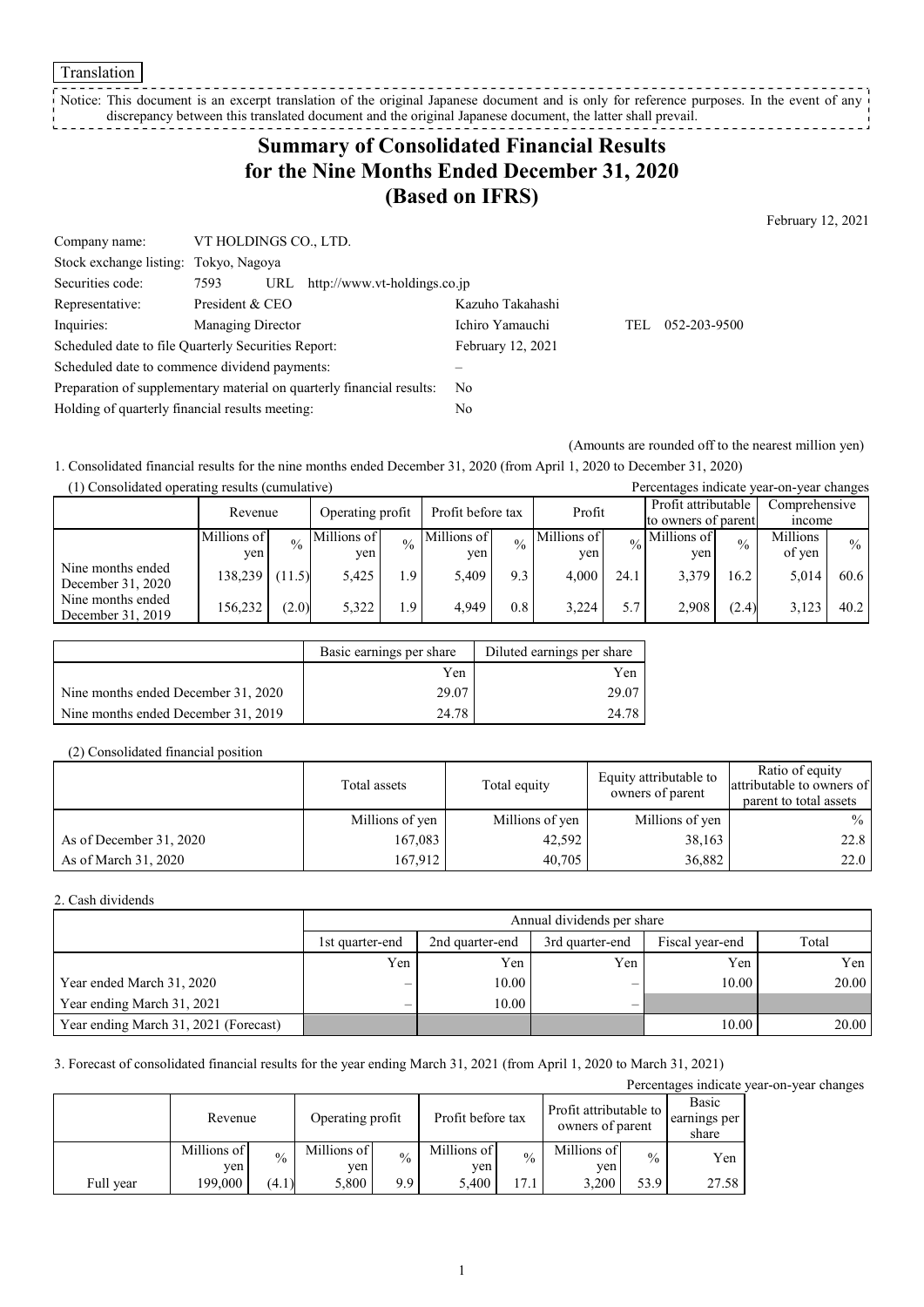#### 4. Notes

| (1) Changes in significant subsidiaries during the nine months ended December 31, 2020<br>(changes in specified subsidiaries resulting in the change in scope of consolidation): | No  |  |
|----------------------------------------------------------------------------------------------------------------------------------------------------------------------------------|-----|--|
| (2) Changes in accounting policies and changes in accounting estimates                                                                                                           |     |  |
| Changes in accounting policies required by IFRS:                                                                                                                                 | No  |  |
| Changes in accounting policies due to other reasons:                                                                                                                             | No  |  |
| Changes in accounting estimates:                                                                                                                                                 | No. |  |
| (3) Number of issued shares (ordinary shares)                                                                                                                                    |     |  |

Total number of issued shares at end of period (including treasury shares)

|                                                                                           | As of December 31, 2020                    |  |  | 119,381,034 shares   As of March 31, 2020              |  | 119,381,034 shares |
|-------------------------------------------------------------------------------------------|--------------------------------------------|--|--|--------------------------------------------------------|--|--------------------|
|                                                                                           | Number of treasury shares at end of period |  |  |                                                        |  |                    |
|                                                                                           | As of December 31, 2020                    |  |  | 4,026,580 shares   As of March 31, 2020                |  | $2,026,580$ shares |
| Average number of shares during period (cumulative from the beginning of the fiscal year) |                                            |  |  |                                                        |  |                    |
|                                                                                           | Nine months ended December 31, 2020        |  |  | 116,231,763 shares Nine months ended December 31, 2019 |  | 117,354,454 shares |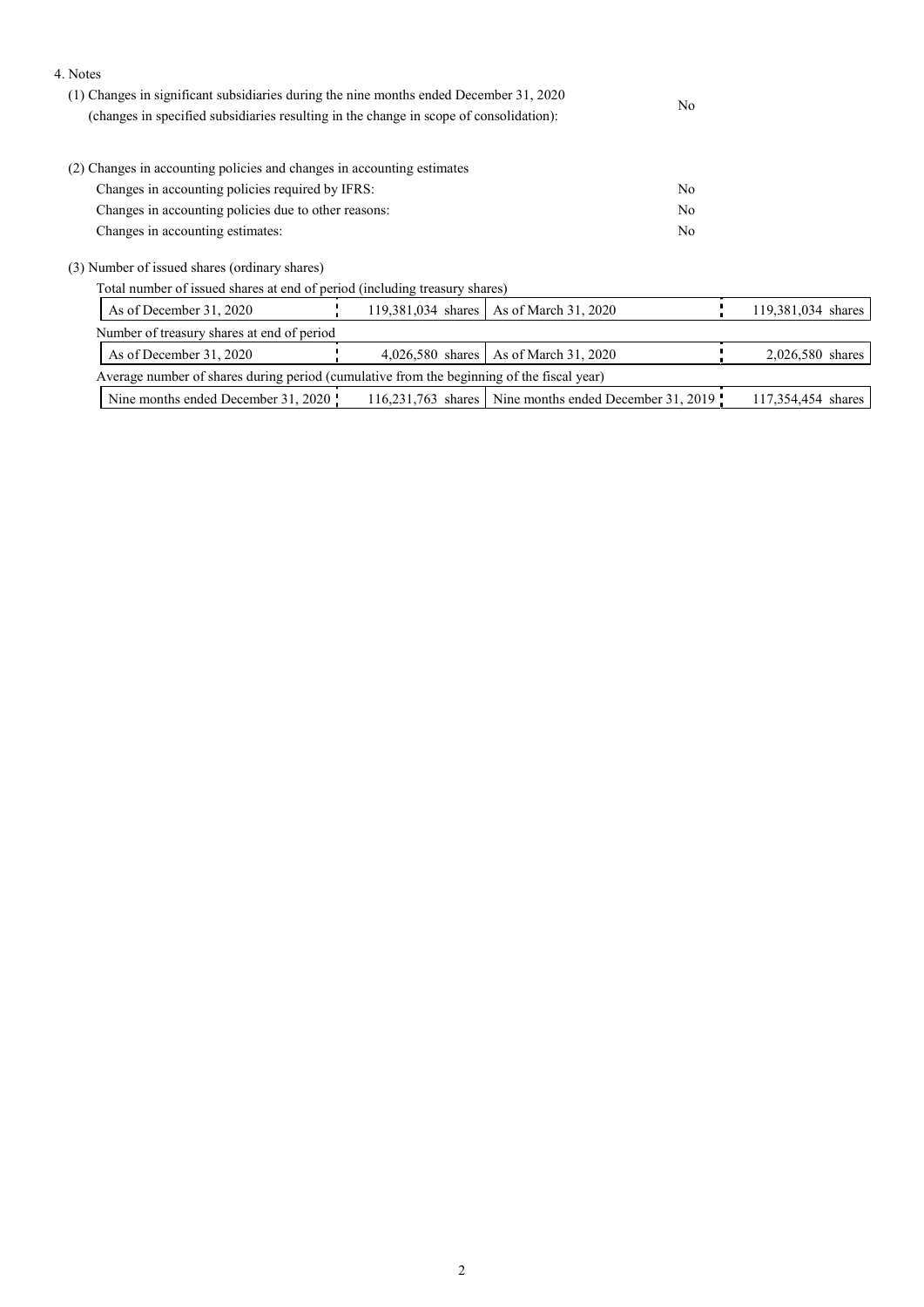# **Condensed quarterly consolidated financial statements**

|                                               | As of March 31, 2020 | As of December 31, 2020 |
|-----------------------------------------------|----------------------|-------------------------|
|                                               | Millions of yen      | Millions of yen         |
| Assets                                        |                      |                         |
| Current assets                                |                      |                         |
| Cash and cash equivalents                     | 9,490                | 8,469                   |
| Trade and other receivables                   | 16,853               | 13,866                  |
| Other financial assets                        | 90                   | 61                      |
| Inventories                                   | 37,935               | 39,623                  |
| Other current assets                          | 4,694                | 5,423                   |
| Total current assets                          | 69,063               | 67,442                  |
| Non-current assets                            |                      |                         |
| Property, plant and equipment                 | 62,286               | 62,157                  |
| Goodwill                                      | 12,624               | 12,762                  |
| Intangible assets                             | 700                  | 675                     |
| Investment property                           | 6,730                | 6,880                   |
| Investments accounted for using equity method | 8,533                | 8,800                   |
| Other financial assets                        | 6,630                | 7,341                   |
| Deferred tax assets                           | 1,223                | 892                     |
| Other non-current assets                      | 122                  | 133                     |
| Total non-current assets                      | 98,849               | 99,641                  |
| Total assets                                  | 167,912              | 167,083                 |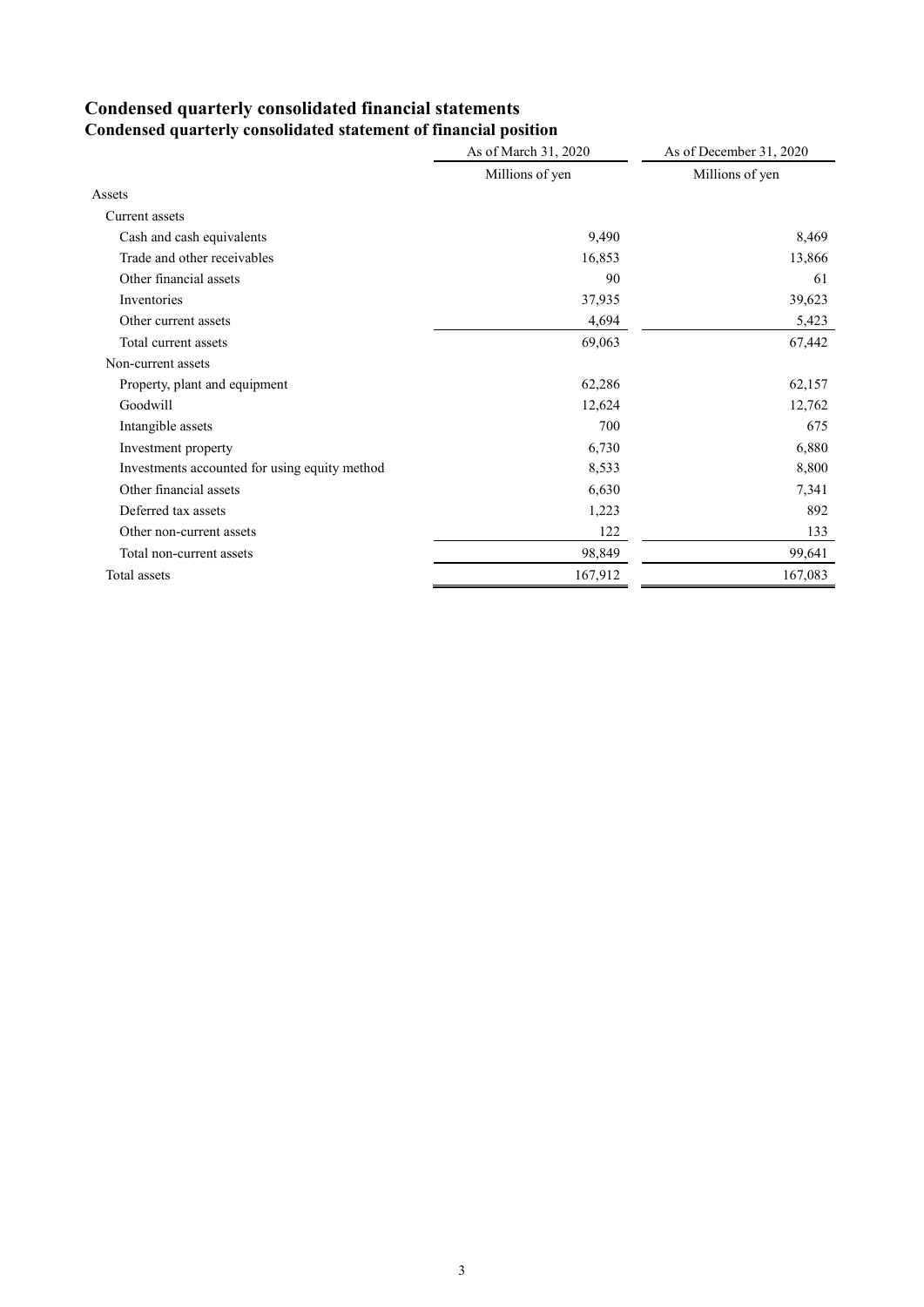|                                               | As of March 31, 2020 | As of December 31, 2020 |
|-----------------------------------------------|----------------------|-------------------------|
|                                               | Millions of yen      | Millions of yen         |
| Liabilities and equity                        |                      |                         |
| Liabilities                                   |                      |                         |
| <b>Current</b> liabilities                    |                      |                         |
| Bonds and borrowings                          | 32,110               | 30,324                  |
| Trade and other payables                      | 40,279               | 31,768                  |
| Other financial liabilities                   | 5,763                | 5,914                   |
| Income taxes payable                          | 864                  | 550                     |
| <b>Contract liabilities</b>                   | 8,873                | 10,010                  |
| Other current liabilities                     | 2,270                | 2,295                   |
| Total current liabilities                     | 90,160               | 80,861                  |
| Non-current liabilities                       |                      |                         |
| Bonds and borrowings                          | 13,970               | 21,966                  |
| Other financial liabilities                   | 19,375               | 17,762                  |
| Provisions                                    | 497                  | 518                     |
| Deferred tax liabilities                      | 1,639                | 1,746                   |
| Other non-current liabilities                 | 1,565                | 1,637                   |
| Total non-current liabilities                 | 37,046               | 43,630                  |
| Total liabilities                             | 127,207              | 124,491                 |
| Equity                                        |                      |                         |
| Share capital                                 | 4,297                | 4,297                   |
| Capital surplus                               | 2,847                | 2,850                   |
| Treasury shares                               | (272)                | (1,028)                 |
| Other components of equity                    | (146)                | 348                     |
| Retained earnings                             | 30,156               | 31,696                  |
| Total equity attributable to owners of parent | 36,882               | 38,163                  |
| Non-controlling interests                     | 3,823                | 4,428                   |
| Total equity                                  | 40,705               | 42,592                  |
| Total liabilities and equity                  | 167,912              | 167,083                 |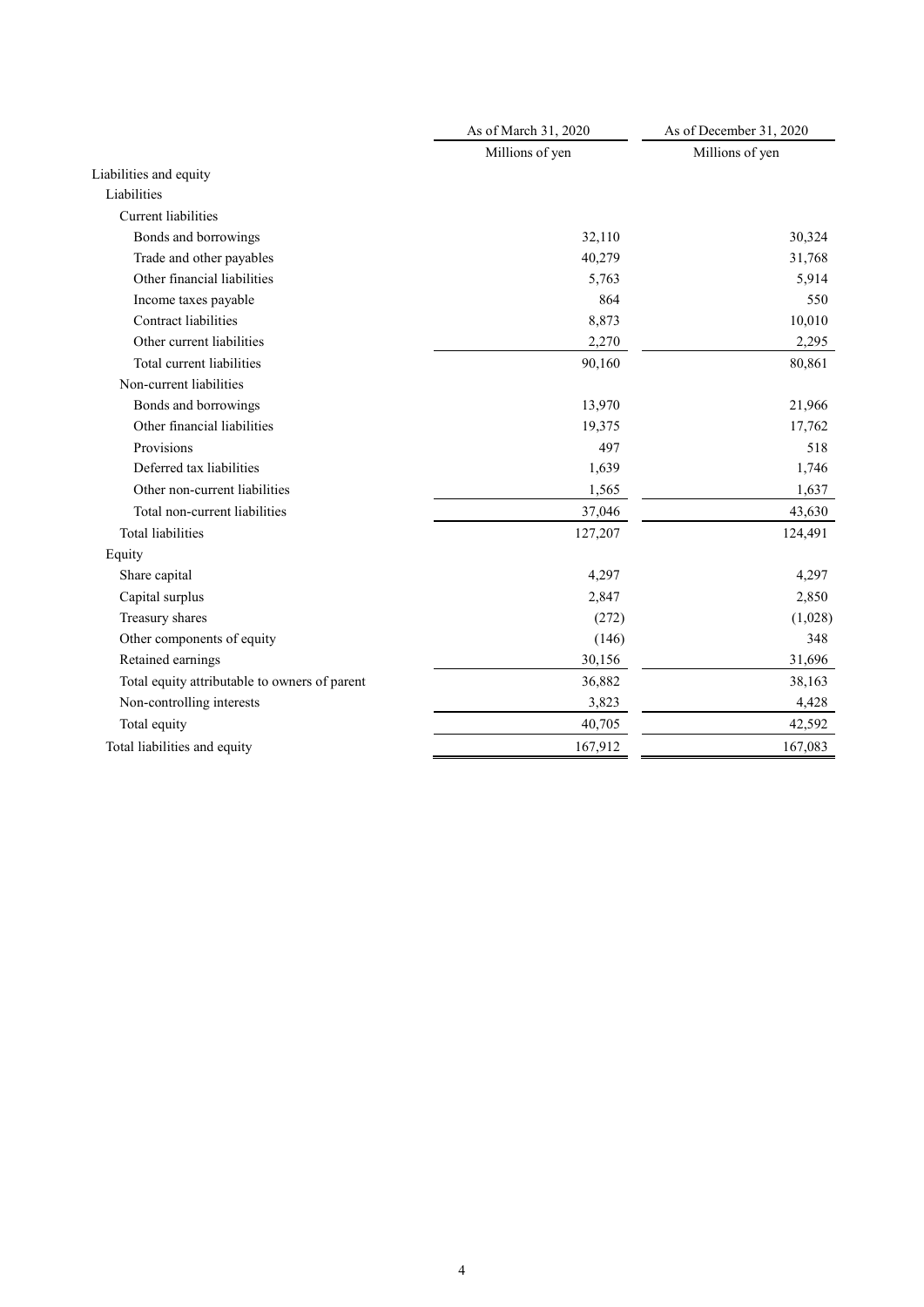### **Condensed quarterly consolidated statements of income and condensed quarterly consolidated statements of comprehensive income**

**Condensed quarterly consolidated statements of income**

|                                                                     | Nine months ended | Nine months ended |
|---------------------------------------------------------------------|-------------------|-------------------|
|                                                                     | December 31, 2019 | December 31, 2020 |
|                                                                     | Millions of yen   | Millions of yen   |
| Revenue                                                             | 156,232           | 138,239           |
| Cost of sales                                                       | 130,957           | 115,500           |
| Gross profit                                                        | 25,275            | 22,739            |
| Selling, general and administrative expenses                        | 20,300            | 19,515            |
| Other income                                                        | 466               | 2,282             |
| Other expenses                                                      | 119               | 80                |
| Operating profit                                                    | 5,322             | 5,425             |
| Finance income                                                      | 77                | 217               |
| Finance costs                                                       | 653               | 596               |
| Share of profit of investments accounted for using equity<br>method | 202               | 363               |
| Profit before tax                                                   | 4,949             | 5,409             |
| Income tax expense                                                  | 1,724             | 1,409             |
| Profit                                                              | 3,224             | 4,000             |
| Profit attributable to                                              |                   |                   |
| Owners of parent                                                    | 2,908             | 3,379             |
| Non-controlling interests                                           | 316               | 621               |
| Profit                                                              | 3,224             | 4,000             |
| Earnings per share                                                  |                   |                   |
| Basic earnings per share                                            | 24.78             | 29.07             |
| Diluted earnings per share                                          | 24.78             | 29.07             |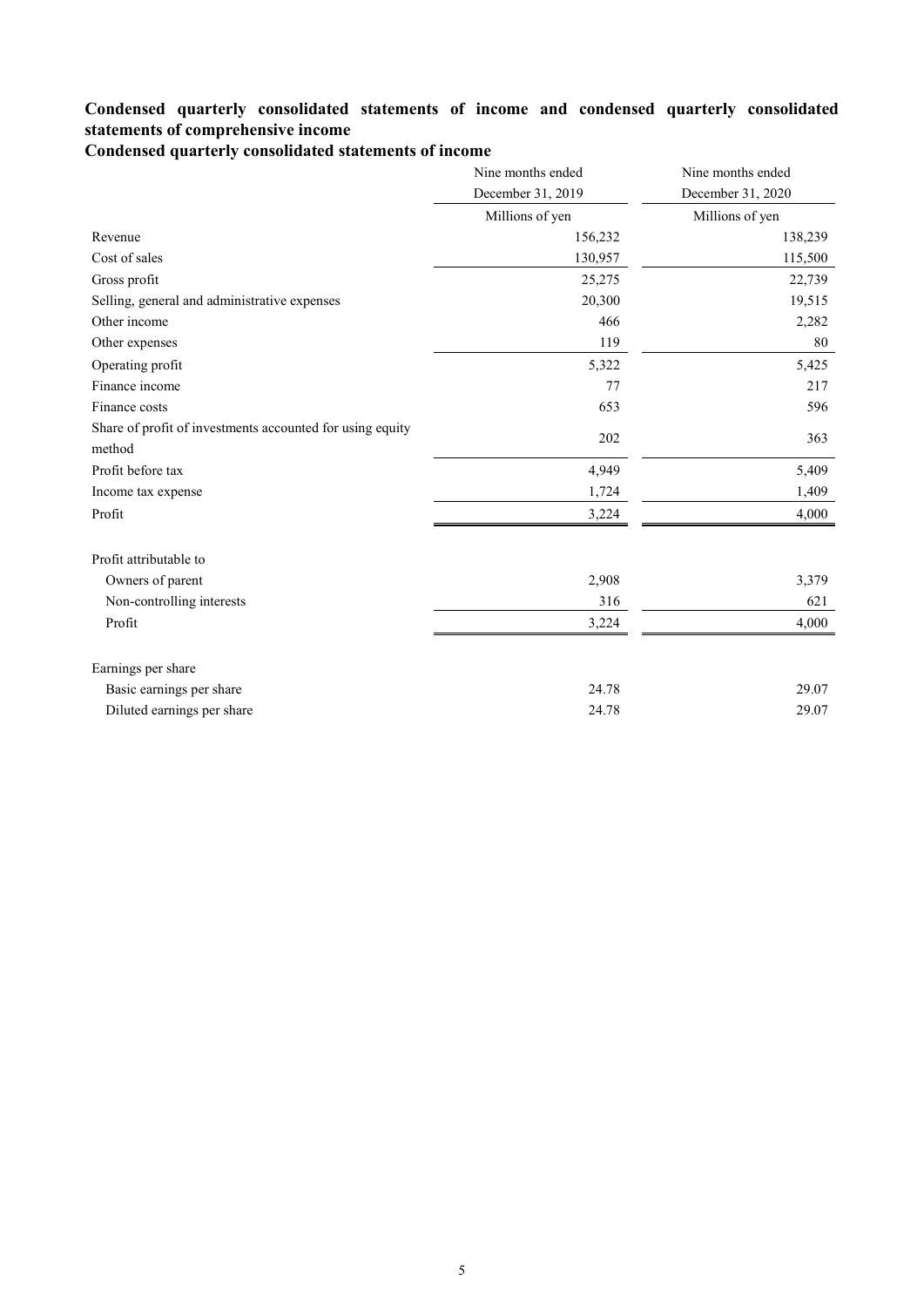## **Condensed quarterly consolidated statements of comprehensive income**

|                                                                                         | Nine months ended | Nine months ended |  |
|-----------------------------------------------------------------------------------------|-------------------|-------------------|--|
|                                                                                         | December 31, 2019 | December 31, 2020 |  |
|                                                                                         | Millions of yen   | Millions of yen   |  |
| Profit                                                                                  | 3,224             | 4,000             |  |
| Other comprehensive income                                                              |                   |                   |  |
| Items that will not be reclassified to profit or loss                                   |                   |                   |  |
| Net change in fair value of equity instruments                                          |                   |                   |  |
| designated as measured at fair value through other<br>comprehensive income              | (107)             | 482               |  |
| Share of other comprehensive income of investments<br>accounted for using equity method | 2                 | 10                |  |
| Total of items that will not be reclassified to profit or                               |                   |                   |  |
| loss                                                                                    | (105)             | 492               |  |
| Items that may be reclassified to profit or loss                                        |                   |                   |  |
| Exchange differences on translation of foreign<br>operations                            | (4)               | 533               |  |
| Share of other comprehensive income of investments<br>accounted for using equity method | $\tau$            | (11)              |  |
| Total of items that may be reclassified to profit or loss                               | 3                 | 522               |  |
| Other comprehensive income                                                              | (102)             | 1,014             |  |
| Comprehensive income                                                                    | 3,123             | 5,014             |  |
| Comprehensive income attributable to                                                    |                   |                   |  |
| Owners of parent                                                                        | 2,806             | 4,364             |  |
| Non-controlling interests                                                               | 316               | 650               |  |
| Comprehensive income                                                                    | 3,123             | 5,014             |  |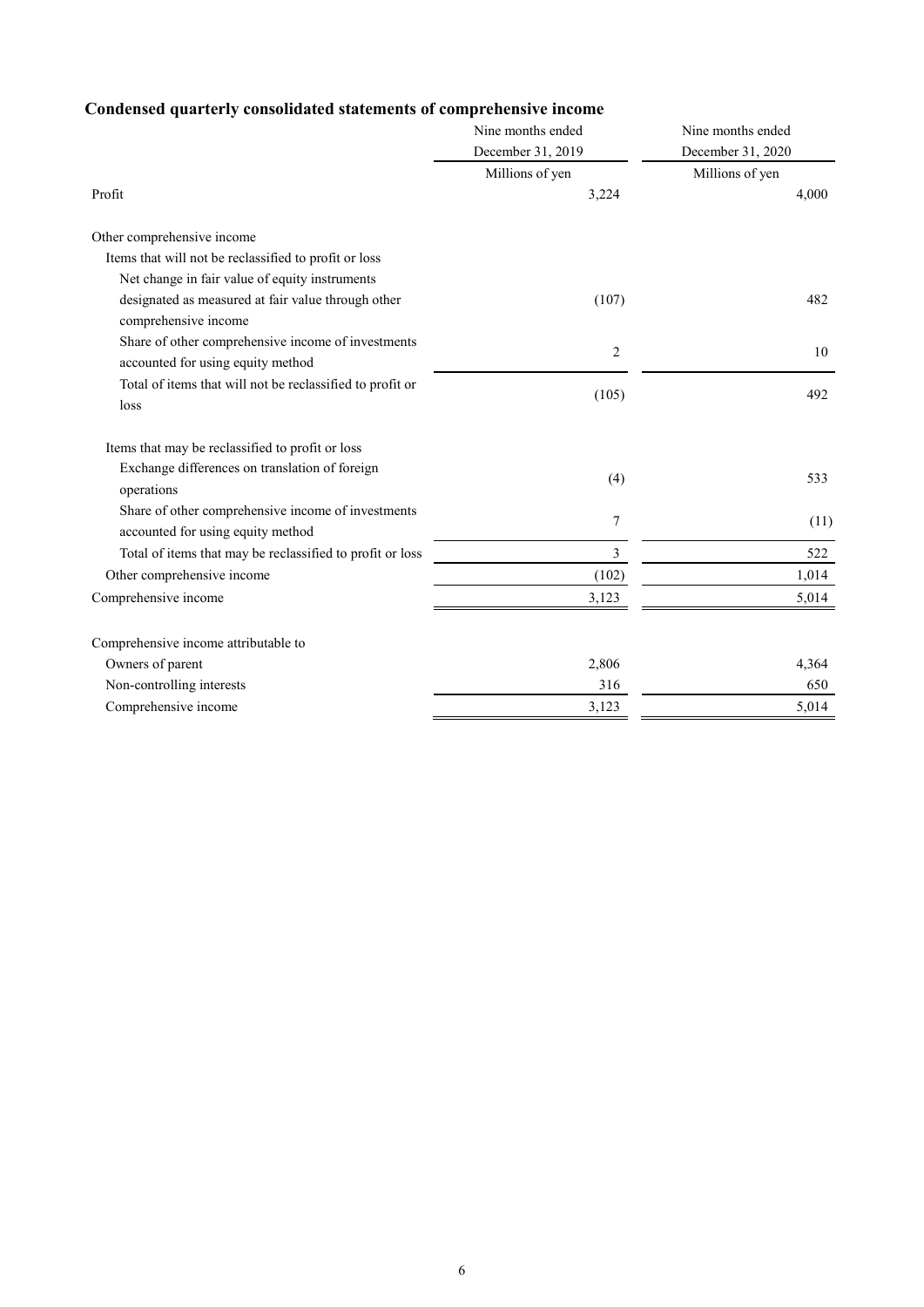### **Condensed quarterly consolidated statement of changes in equity**

Nine months ended December 31, 2019 (from April 1, 2019 to December 31, 2019)

| Equity attributable to owners of parent |                                        |                 |                                                                       |                                |  |
|-----------------------------------------|----------------------------------------|-----------------|-----------------------------------------------------------------------|--------------------------------|--|
|                                         |                                        |                 | Other components of equity                                            |                                |  |
| Share capital                           | Capital surplus                        | Treasury shares | Exchange<br>differences on<br>translation of<br>foreign<br>operations | Share<br>acquisition<br>rights |  |
| Millions of yen                         | Millions of yen                        | Millions of yen | Millions of yen                                                       | Millions of yen                |  |
| 4,297                                   | 2,843                                  | (272)           | 189                                                                   | 141                            |  |
|                                         |                                        |                 |                                                                       |                                |  |
| 4,297                                   | 2,843                                  | (272)           | 189                                                                   | 141                            |  |
|                                         |                                        |                 |                                                                       |                                |  |
|                                         |                                        |                 | 9                                                                     |                                |  |
|                                         |                                        |                 | 9                                                                     |                                |  |
|                                         |                                        |                 |                                                                       |                                |  |
|                                         | 3                                      |                 |                                                                       | (3)                            |  |
|                                         |                                        |                 |                                                                       |                                |  |
|                                         |                                        |                 |                                                                       |                                |  |
|                                         | 3                                      |                 |                                                                       | (3)                            |  |
| 4,297                                   | 2,846                                  | (272)           | 198                                                                   | 138                            |  |
|                                         | Forfeiture of share acquisition rights |                 |                                                                       |                                |  |

#### Equity attributable to owners of parent

|                                        | Other components of equity                                                                |                 |                      |                 |                              |                 |
|----------------------------------------|-------------------------------------------------------------------------------------------|-----------------|----------------------|-----------------|------------------------------|-----------------|
|                                        | Financial assets<br>measured at fair<br>value through<br>other<br>comprehensive<br>income | Total           | Retained<br>earnings | Total           | Non-controlling<br>interests | Total           |
|                                        | Millions of yen                                                                           | Millions of yen | Millions of yen      | Millions of yen | Millions of yen              | Millions of yen |
| Balance at April 1, 2019               |                                                                                           | 330             | 32,846               | 40,044          | 3,423                        | 43,467          |
| Accounting change                      |                                                                                           |                 | (1,971)              | (1,971)         | (18)                         | (1,989)         |
| Restated balance                       |                                                                                           | 330             | 30,875               | 38,073          | 3,405                        | 41,478          |
| Profit                                 |                                                                                           |                 | 2,908                | 2,908           | 316                          | 3,224           |
| Other comprehensive income             | (111)                                                                                     | (102)           |                      | (102)           | $\mathbf{0}$                 | (102)           |
| Comprehensive income                   | (111)                                                                                     | (102)           | 2,908                | 2,806           | 316                          | 3,123           |
| Change in scope of consolidation       |                                                                                           | -               | $\overline{2}$       | $\overline{2}$  |                              | 2               |
| Forfeiture of share acquisition rights |                                                                                           | (3)             |                      |                 |                              |                 |
| Transfer to retained earnings          | 111                                                                                       | 111             | (111)                |                 |                              |                 |
| Dividends                              |                                                                                           |                 | (2,347)              | (2,347)         | (48)                         | (2,395)         |
| Total transactions with owners         | 111                                                                                       | 107             | (2, 456)             | (2,346)         | (48)                         | (2,393)         |
| Balance at December 31, 2019           |                                                                                           | 336             | 31,327               | 38,533          | 3,673                        | 42,207          |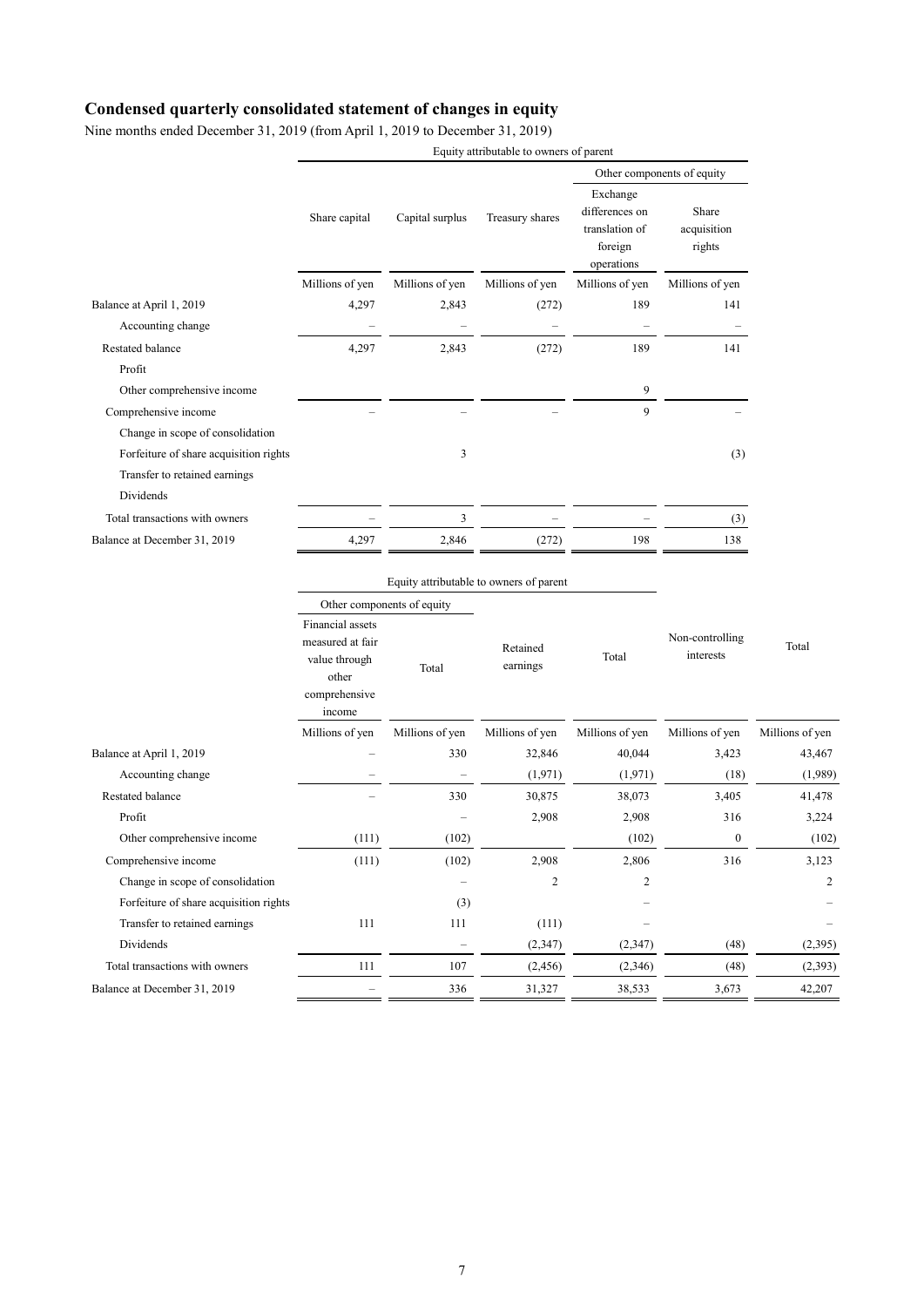|                                        | Equity attributable to owners of parent                                                   |                            |                                         |                                                                       |                                |                 |
|----------------------------------------|-------------------------------------------------------------------------------------------|----------------------------|-----------------------------------------|-----------------------------------------------------------------------|--------------------------------|-----------------|
|                                        |                                                                                           |                            |                                         | Other components of equity                                            |                                |                 |
|                                        | Share capital                                                                             | Capital surplus            | Treasury shares                         | Exchange<br>differences on<br>translation of<br>foreign<br>operations | Share<br>acquisition<br>rights |                 |
|                                        | Millions of yen                                                                           | Millions of yen            | Millions of yen                         | Millions of yen                                                       | Millions of yen                |                 |
| Balance at April 1, 2020               | 4,297                                                                                     | 2,847                      | (272)                                   | (283)                                                                 | 137                            |                 |
| Profit                                 |                                                                                           |                            |                                         |                                                                       |                                |                 |
| Other comprehensive income             |                                                                                           |                            |                                         | 497                                                                   |                                |                 |
| Comprehensive income                   |                                                                                           |                            |                                         | 497                                                                   |                                |                 |
| Purchase of treasury shares            |                                                                                           |                            | (755)                                   |                                                                       |                                |                 |
| Forfeiture of share acquisition rights |                                                                                           | 3                          |                                         |                                                                       | (3)                            |                 |
| Transfer to retained earnings          |                                                                                           |                            |                                         |                                                                       |                                |                 |
| Dividends                              |                                                                                           |                            |                                         |                                                                       |                                |                 |
| Total transactions with owners         |                                                                                           | 3                          | (755)                                   |                                                                       | (3)                            |                 |
| Balance at December 31, 2020           | 4,297                                                                                     | 2,850                      | (1,028)                                 | 214                                                                   | 134                            |                 |
|                                        |                                                                                           |                            |                                         |                                                                       |                                |                 |
|                                        |                                                                                           |                            | Equity attributable to owners of parent |                                                                       |                                |                 |
|                                        |                                                                                           | Other components of equity |                                         |                                                                       |                                |                 |
|                                        | Financial assets<br>measured at fair<br>value through<br>other<br>comprehensive<br>income | Total                      | Retained<br>earnings                    | Total                                                                 | Non-controlling<br>interests   | Total           |
|                                        | Millions of yen                                                                           | Millions of yen            | Millions of yen                         | Millions of yen                                                       | Millions of yen                | Millions of yen |
| Balance at April 1, 2020               |                                                                                           | (146)                      | 30,156                                  | 36,882                                                                | 3,823                          | 40,705          |
| Profit                                 |                                                                                           |                            | 3,379                                   | 3,379                                                                 | 621                            | 4,000           |
| Other comprehensive income             | 488                                                                                       | 985                        |                                         | 985                                                                   | 29                             | 1,014           |
| Comprehensive income                   | 488                                                                                       | 985                        | 3,379                                   | 4,364                                                                 | 650                            | 5,014           |
| Purchase of treasury shares            |                                                                                           |                            |                                         | (755)                                                                 |                                | (755)           |
| Forfeiture of share acquisition rights |                                                                                           | (3)                        |                                         |                                                                       |                                |                 |
| Transfer to retained earnings          | (488)                                                                                     | (488)                      | 488                                     |                                                                       |                                |                 |
| Dividends                              |                                                                                           |                            | (2,327)                                 | (2,327)                                                               | (45)                           | (2,372)         |
| Total transactions with owners         | (488)                                                                                     | (491)                      | (1,839)                                 | (3,082)                                                               | (45)                           | (3,127)         |
| Balance at December 31, 2020           |                                                                                           | 348                        | 31,696                                  | 38,163                                                                | 4,428                          | 42,592          |
|                                        |                                                                                           |                            |                                         |                                                                       |                                |                 |

### Nine months ended December 31, 2020 (from April 1, 2020 to December 31, 2020)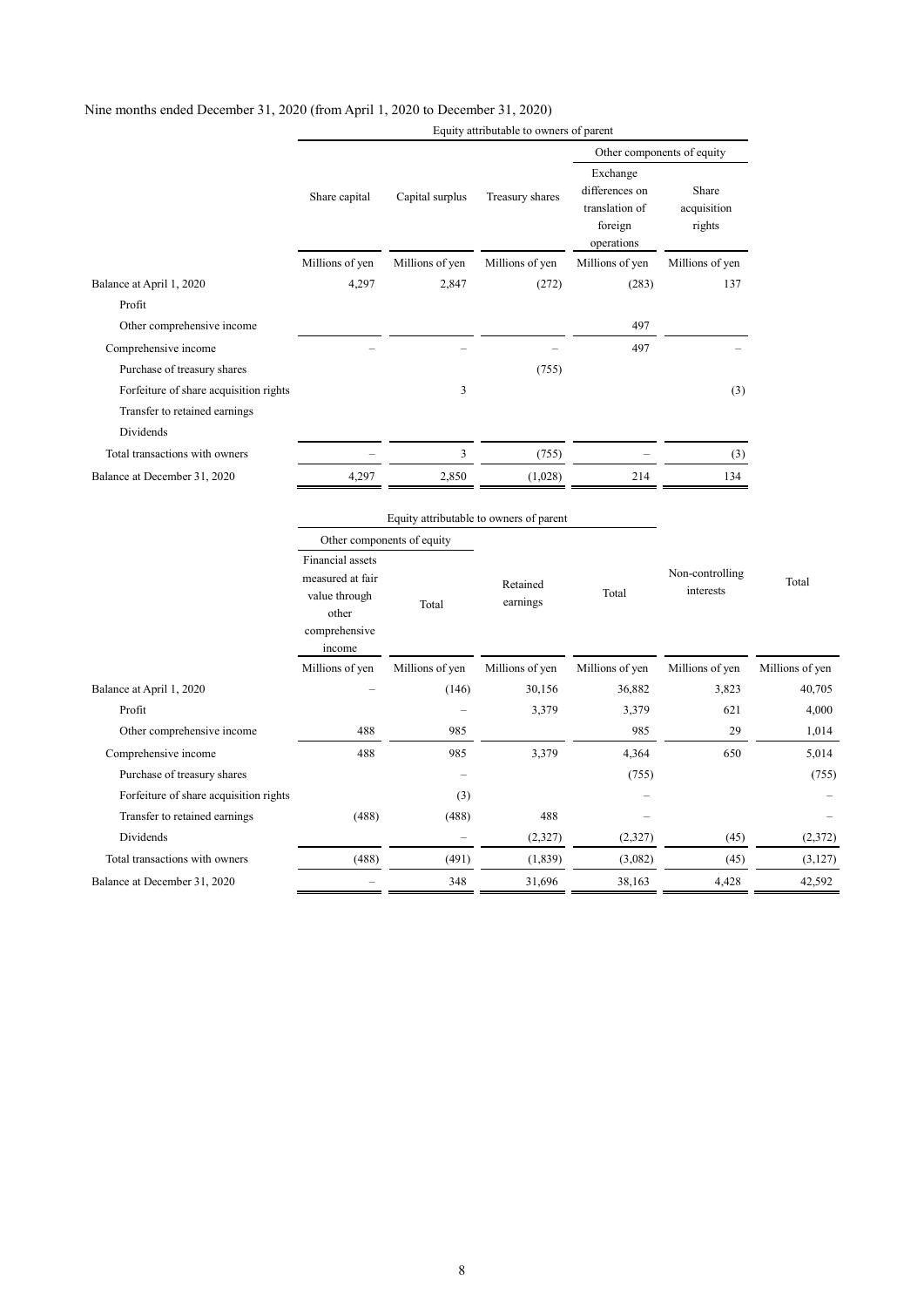## **Condensed quarterly consolidated statements of cash flows**

|                                                           | Nine months ended | Nine months ended<br>December 31, 2020 |  |
|-----------------------------------------------------------|-------------------|----------------------------------------|--|
|                                                           | December 31, 2019 |                                        |  |
|                                                           | Millions of yen   | Millions of yen                        |  |
| Cash flows from operating activities                      |                   |                                        |  |
| Profit before tax                                         | 4,949             | 5,409                                  |  |
| Depreciation and amortization                             | 6,322             | 6,500                                  |  |
| Gain on bargain purchase                                  |                   | (1, 185)                               |  |
| Interest and dividend income                              | (72)              | (57)                                   |  |
| Interest expenses                                         | 550               | 555                                    |  |
| Foreign exchange loss (gain)                              | 62                | (151)                                  |  |
| Share of loss (profit) of investments accounted for using | (202)             | (363)                                  |  |
| equity method                                             |                   |                                        |  |
| Loss (gain) on sale of fixed assets                       | (146)             | (223)                                  |  |
| Loss on retirement of non-current assets                  | 39                | 2                                      |  |
| Decrease (increase) in trade receivables                  | 798               | 499                                    |  |
| Decrease (increase) in inventories                        | 1,728             | 2,504                                  |  |
| Increase (decrease) in trade payables                     | (6,735)           | (6,373)                                |  |
| Increase (decrease) in contract liabilities               | (1,920)           | 993                                    |  |
| Increase (decrease) in accrued consumption taxes          | (110)             | 565                                    |  |
| Other                                                     | (2, 326)          | (830)                                  |  |
| Subtotal                                                  | 2,936             | 7,846                                  |  |
| Interest and dividends received                           | 122               | 142                                    |  |
| Interest paid                                             | (568)             | (574)                                  |  |
| Income taxes refund (paid)                                | (2,167)           | (1, 879)                               |  |
| Net cash provided by (used in) operating activities       | 323               | 5,535                                  |  |
| Cash flows from investing activities                      |                   |                                        |  |
| Payments into time deposits                               | (23)              | (6)                                    |  |
| Proceeds from withdrawal of time deposits                 | 169               |                                        |  |
| Purchase of property, plant and equipment                 | (7,108)           | (4,261)                                |  |
| Proceeds from sale of property, plant and equipment       | 1,950             | 2,116                                  |  |
| Purchase of intangible assets                             | (48)              | (52)                                   |  |
| Purchase of investments in associates                     | (4,238)           |                                        |  |
| Proceeds from sale of investment securities               | 62                | 13                                     |  |
| Proceeds (Payments) from (for) acquisition of             | (1, 195)          | 301                                    |  |
| subsidiaries                                              |                   |                                        |  |
| Payments for loans receivable                             | (173)             | (33)                                   |  |
| Collection of loans receivable                            | 316               | 145                                    |  |
| Payments of leasehold and guarantee deposits              | (101)             | (93)                                   |  |
| Proceeds from refund of leasehold and guarantee           | 62                | 86                                     |  |
| deposits                                                  |                   |                                        |  |
| Payments for acquisition of businesses                    | (1, 568)          |                                        |  |
| Other                                                     | 7                 | 6                                      |  |
| Net cash provided by (used in) investing activities       | (11, 888)         | (1,776)                                |  |